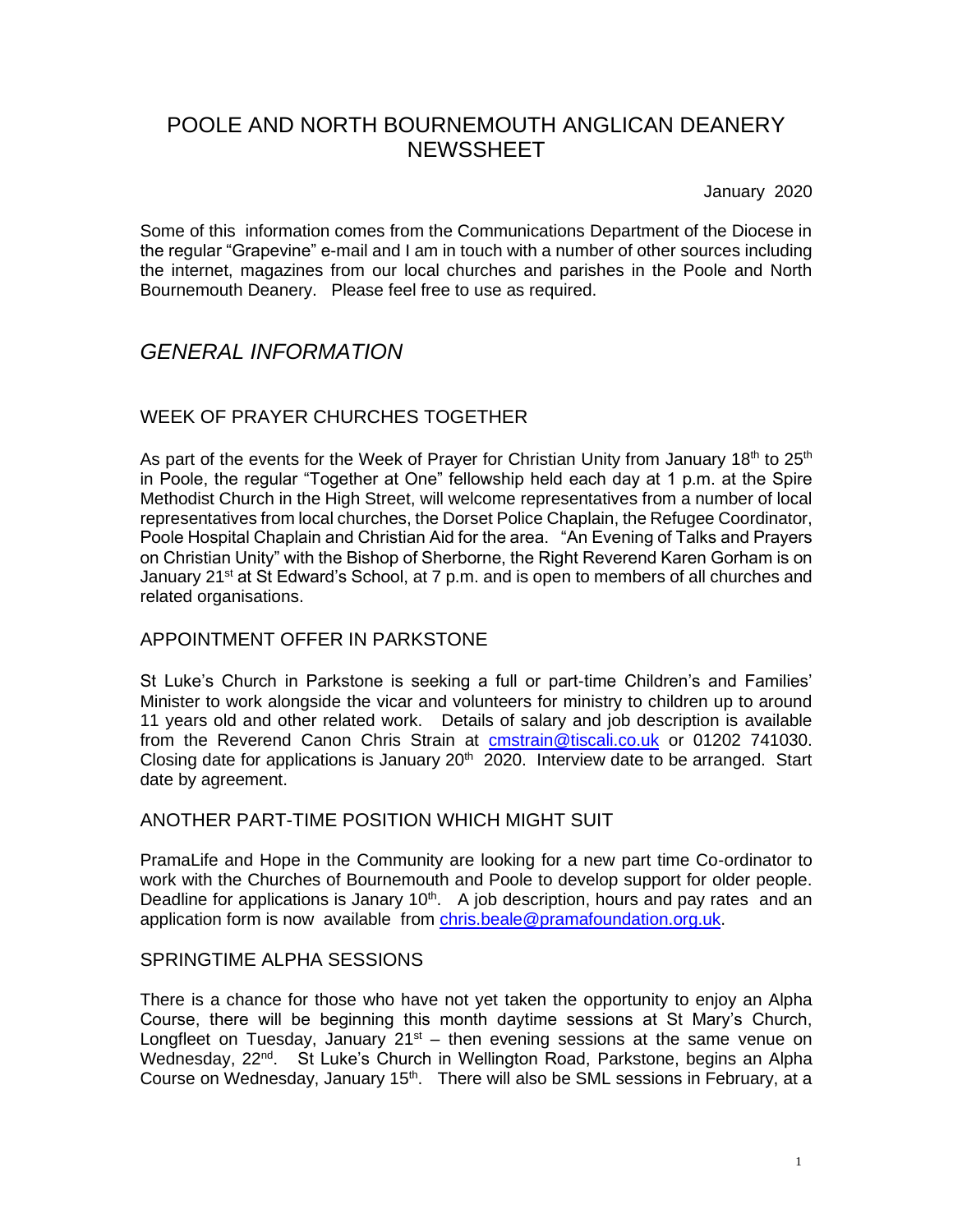private address and then their next venue is a church in Newtown, Parkstone on Sunday, February 23rd. SML will have further details for those interested.

## BOURNEMOUTH WILLIAM TEMPLE ASSOCIATION

This association which welcomes Christian men and women of all denominations to learn more about the faith and application to contemporary issues began a new season of meetings in October sin the usual venue of the Marsham Court Hotel in Russell-Cotes Road with a dinner at 7 p.m. and a talk and question time at 8.10 p.m. The new season covers topics including "the Mission of the Salvation Army", "Ministry to Victims", "Love, Sex and Power", "The Jerusalem Temple" and the Bishop of Salisbury's look on "Getting Ready for Lambeth". Information on jinewbold@btinternet.com (or 01202 761749) give details of the subscription and charges for the meal at the hotel.

# POOLE PASSION PLAY 2020

This biennial event will be taking place in 2020 and early information is now being circulated. A new version of the story called "Footsteps" will be presented from Tuesday, March 31<sup>st</sup> and continue until April  $4<sup>th</sup>$ . This open air production usually begins at Parkstone United Reformed Church. Workshops are scheduled and rehearsals begin in September this year. Those interested who need to be seven years old or over by March 2020 should contact [producer@poolepassion.com.](mailto:producer@poolepassion.com) Intern placements for students to work with professionals in lighting, costume, music, projection and stage management are also needed. Those with experience in dance for younger members will also be part of the community experience, as before.

## JANUARY EVENTS IN BRANKSOME

Two short courses arranged by All Saints Church in Branksome will be taking place early in January. The Relationship Course is for five sessions for couples with a meal and time to think on Wednesdays from January  $8<sup>th</sup>$ . No discussions involved. The Bereavement Journey Course is for six weeks for those working through bereavements and includes supper, brief talks and an opportunity to talk with others on Thursdays from January  $9<sup>th</sup>$ . Both courses start at 7 p.m. Details obtainable from the church at 01202 011147 or [www.allsaintsbh13.church\)](http://www.allsaintsbh13.church/).

#### HILFIELD PRIORY EVENTS

Details of events at the Priory are now available on the website at www.hilfieldfriary.org.uk/2020-programme, and also at 01300 341741. For more immediate help e-mail contact is hilfieldssf@franciscans.org.uk.

## FOR SERIOUS GARDENING ENTHUSIASTS

We hear from the Bible Society that they are working with an award-winning designer for a presentation plot at the RHS Chelsea Flower Show in May. The theme is Psalm 23 and the visual imagery aims to "stop people in their tracks". After the Show, the garden is to find a permanent home at the Winchester Hospice.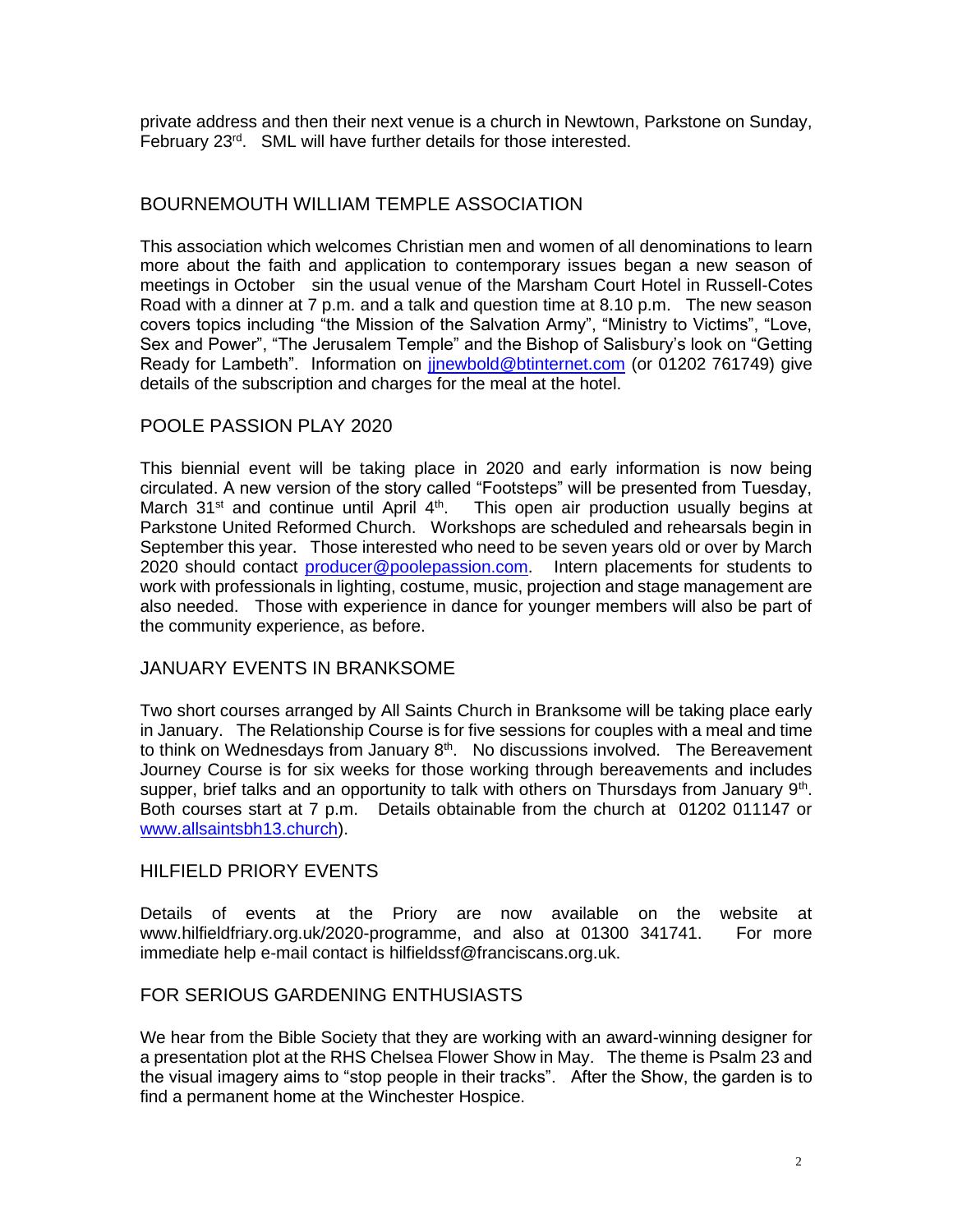#### **SOME EVENTS WHICH MAY BE OF INTEREST:**

JANUARY 2020

Friday, 3 – Coffee Morning, Church of the Transfiguration, Canford Cliffs, 10.30 a.m.

Monday, 6 - Bournemouth William Temple Association, Marsham Court Hotel, Russell-Cotes Road, 8 p.m. "Exploring a Reframing of the Social, Theological and Political Dimensions of Age" with the Reverend Canon Professor James Woodward, Principal of Sarum College.

Wednesday, 8 – Messy Church, Longfleet Baptist Church, Wimborne Road, Poole, 3.30 p.m.

The Relationship Course, All Saints Church, Branksome, 7 p.m.

Thursday, 9 – The Bereavement Journey Course, All Saints Church, Branksome, 7 p.m.

Wednesday, 15 – Messy Christingle, St George's Church, Oakdale, 3.30 p.m.

Saturday, 18 – Week of Prayer for Christian Unity begins. United Celtic Style Service for Christian Unity, St George's Church, Oakdale, Poole, 7 p.m.

Sunday, 21 – "Christianity Explored" series begins, at Paul's Church, Canford Heath, Poole, 4 to 5.30 p.m., to continue for seven sessions for adults – also activities for children at same times.

Tuesday, 21 – Churches Together in Poole meeting with "Talks and Prayers for Church Unity", St Edward's School, Dorchester Road, Parkstone, 7 p.m. Guest speaker the Bishop of Sherborne, the Right Reverend Karen Gorham. All welcome from all churches. Tickets available on unitepoole.eventbrite.com.

Saturday, 25 – Men's Breakfast, St Michael's Church, Blandford Road, Hamworthy, 9 a.m., with full English meal and guest speaker.

Sunday, 26 – Poole Branch of Christian Aid's Annual Quiz, Wimborne Methodist Church, 7.30 p.m.

Tuesday, 28 – Lytchett Lecture, Lytchett MInster School Theatre, 6 p.m., on "The Three Abrahamic Religions – differences and similarities" with Middle East Education.

#### **FEBRUARY**

Sunday, 2 – Darkness and Light Candlemas Service, Church of the Transfiguration, Canford Cliffs, Poole, 6 p.m.

Monday, 3 – Bournemouth William Temple Association, Marsham Court Hotel, Russell-Cotes Road, 8 p.m. "Love, Sex and Power" with Jayne Ozanne, Campaigner and Director of the Ozanne Foundation of LGBT.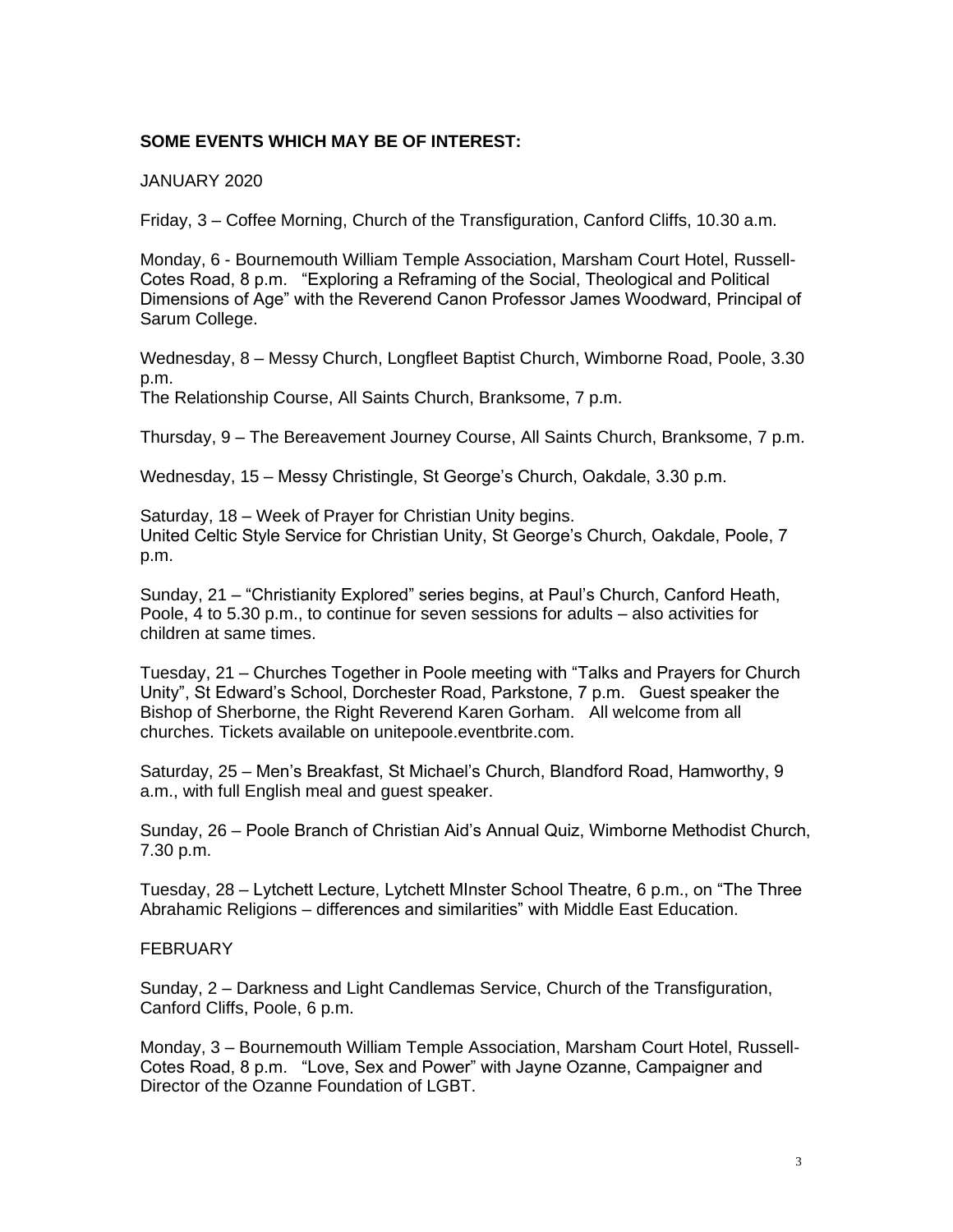Thursday, 25 – Poole and North Bournemouth Deanery Synod, 7.30 p.m., St George's Church Hall, Oakdale. This will be an Open Synod with a welcome to all members of Deanery churches to attend, as Bishop Nicholas will be the guest speaker on the Environment.

### MARCH

Monday, 2 – Bournemouth William Temple Association, Marsham Court Hotel, Russell-Cotes Road, 8 pm. "Ministry to Victims" with the Reverend Dr David Wheeler from St Thomas's Church, Ensbury Park.

Thursday, 5 – "Keeping it Together", a Workshop on Mental Health First Aid for Church Leaders, United Church, Ferndown, 505 Wimborne Road East, 10 a.m.

Saturday, 28 – "Sing Day with Dorset Chamber Choir", Wimborne United Reformed Church, Chapel Lane, 10.30 a.m. to 4 p.m.

Tuesday, 31 – Poole Passion Play "Footsteps", Parkstone, to April 4<sup>th</sup>.

#### APRIL

Monday, 6 – Holy Week Concert, St John's Church, Macaulay Road, Broadstone, 7.30 p.m. with Stainer's "The Crucifixion".

Bournemouth William Temple Association, Marsham Court Hotel, Russell-Cotes Road, Bournemouth, 8 p.m. "Son of Joseph? Son of God?" with the Reverend Dr David Catchpole, Emeritus Professor of Theologial Studies, Exeter University.

#### MAY

Monday, 11 – Bournemouth William Temple Association, Marsham Court Hotel, Russell-Cotes Road, Bournemouth, 8 p.m. "Getting Ready for Lambeth" with the Bishop of Salisbury, the Right Reverend Nicholas Holtam.

## **JUNE**

Wednesday,10 – Celebration event marking 150 year of "the Talbot Sisters" and their work in the area, St Mark's Church, Talbot Woods, Bournemouth.

Saturday, 13 – "Sing Day with Dorset Chamber Choir", 10.30 a.m. to 4 p.m. Venue tbc.

#### **JULY**

Friday, 17 – Summer Concert, Merley House, Merley House Lane, Wimborne, 7.30 p.m.

## E &OE

Check your own parish website so that it remains current. Have a look at others to add to your list of interesting events in the locality.

Summary of useful addresses and websites from previous Newssheets: